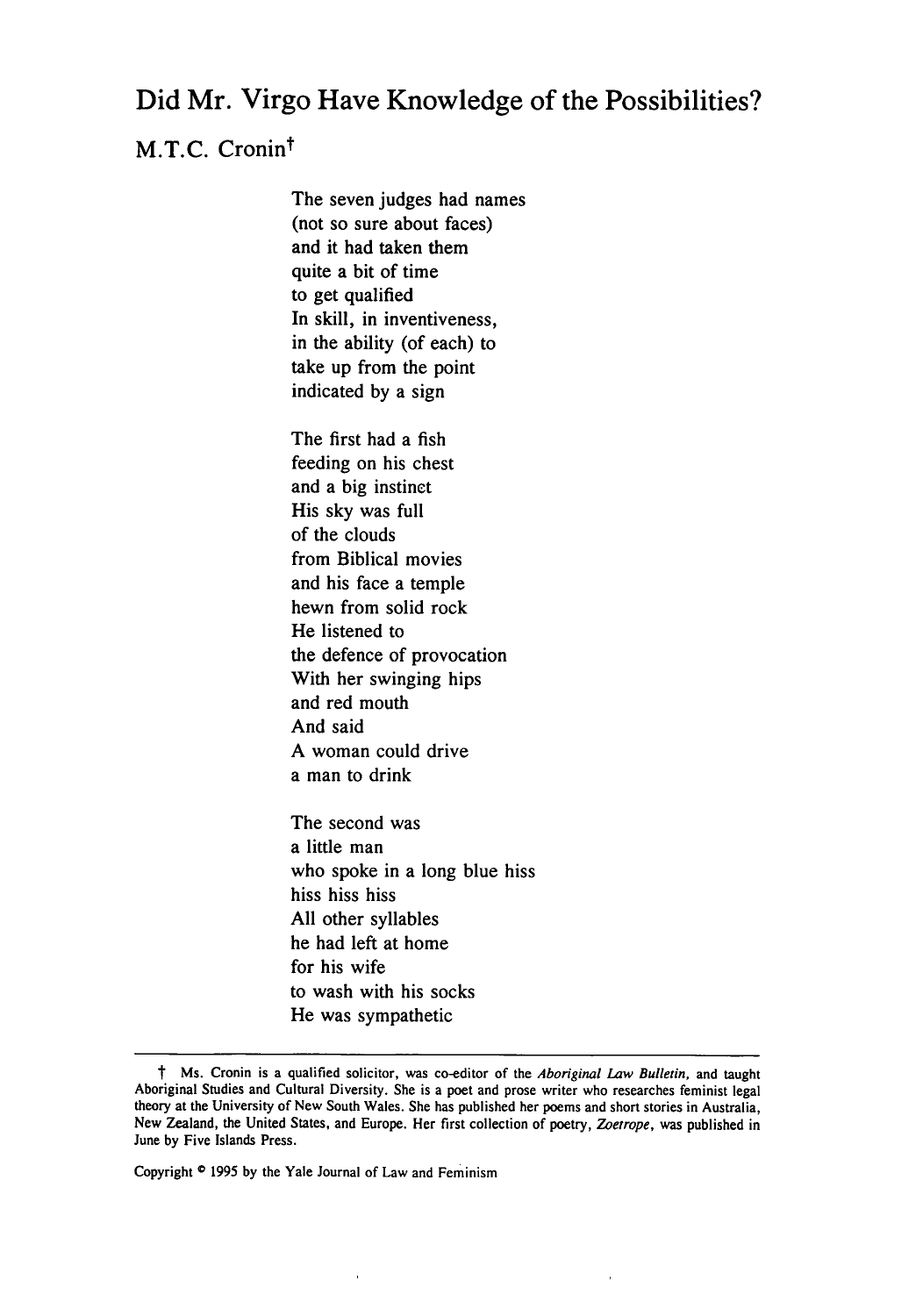and vicious And you don't have to guess to whom . . .

The third and fourth were two old men with a sack of bricks and broken windows One no longer made his own decisions The other always wavered

The fifth believed a woman was his leg  $-$ his fucking leg $$ to stand on and couldn't understand how they'd learned to read and get jobs (that paid!) In his mind he saw a beauty, waiting for a bus with her bursting case and he thought This woman should have kept her mouth SHUT!

Number six was a little tricky analytic and synthetic and had once "truly" represented the people He was always saying things like Did you sleep well? Did they give you a meal? Have you looked around the city? He believed in doing the best he could

 $\sim$   $\sim$